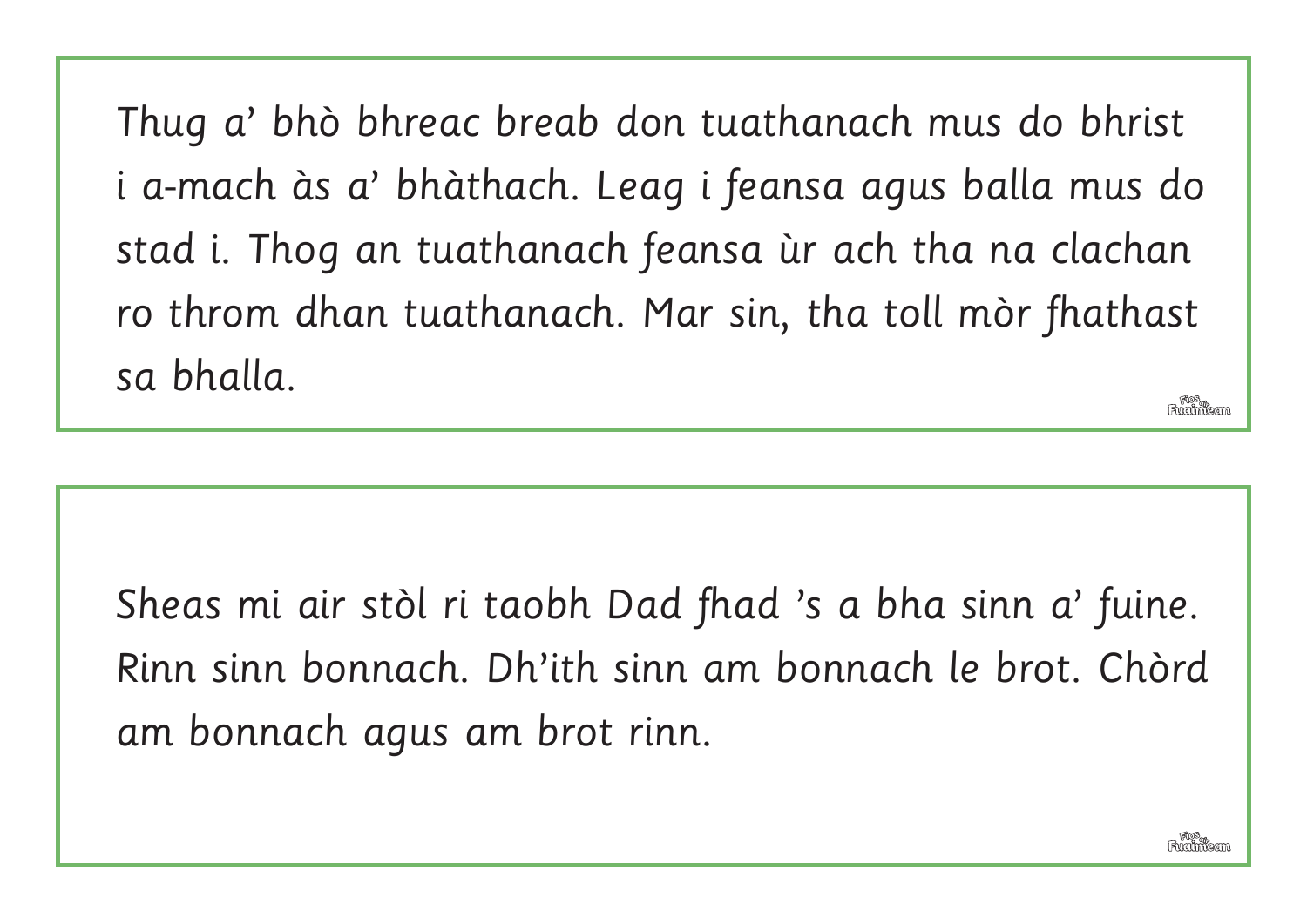Dhùisg mi tràth 's mi a' dol a shnàmh. Thog mi am baga le stuthan snàmh ann agus dh'fhalbh mi dhan amar-snàmh. Bha mi a' snàmh gus an do dh'fhàs mi sgìth.

Dùisgidh sinn tràth Latha na Nollaig. Bidh poca làn phrèasantan fon chraoibh dhuinn. Ithidh sinn biadh blasta tron latha agus cluichidh sinn geamannan.

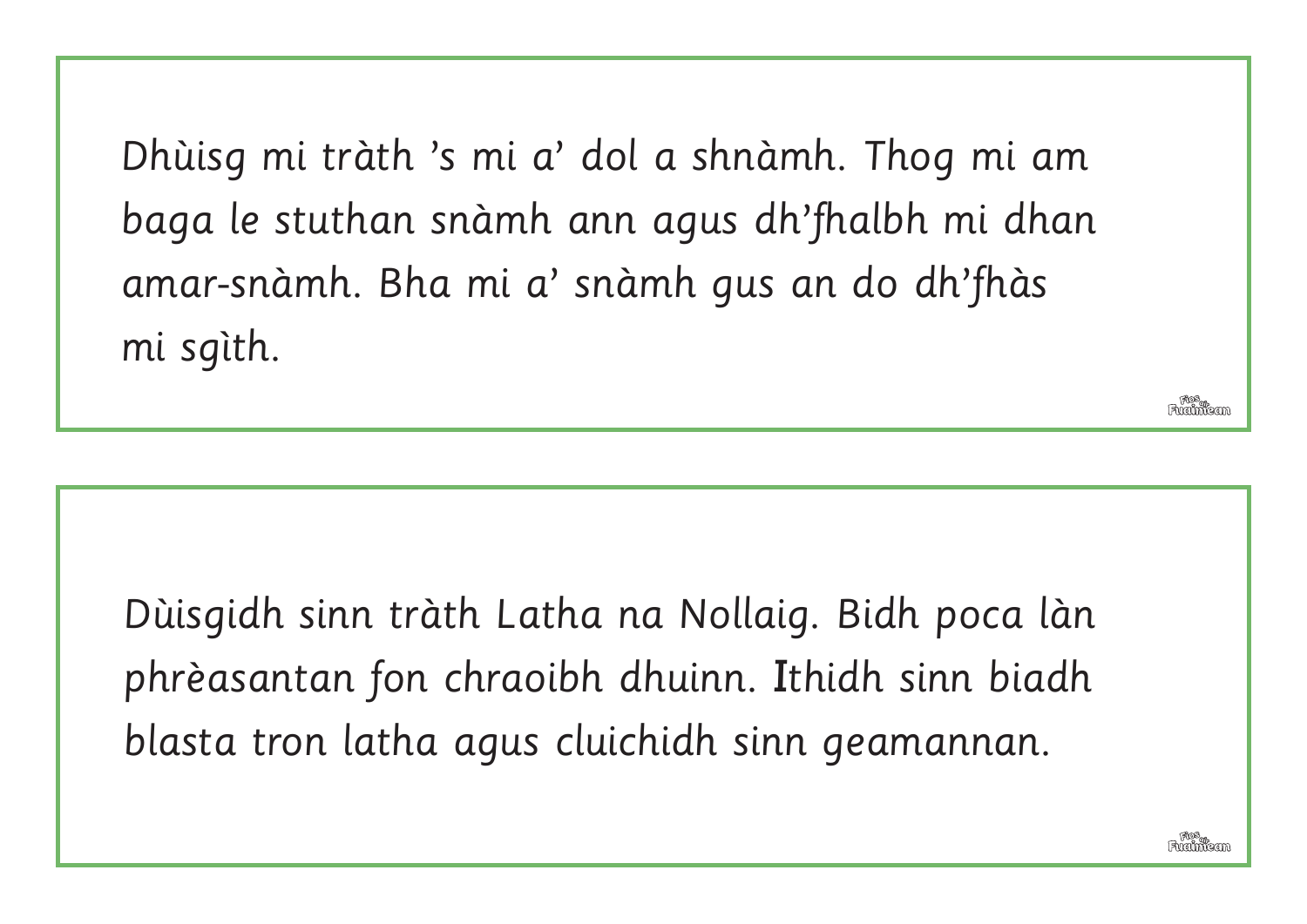Thug mamaidh agus dadaidh chun a' sù sinn. Chunna mi muncaidh agus crogall. Chan fhaca mi tìgear. Bhrist agus thilg mi aran gu na tunnagan.

Tha mo bhràthair beag cho crosta! Nì e rud sam bith airson mo chur a ghal. Bidh e a' falach an teadaidh agam agus a' sadail rudan orm. Bidh Mamaidh agus Dadaidh a' trod ris gu tric.

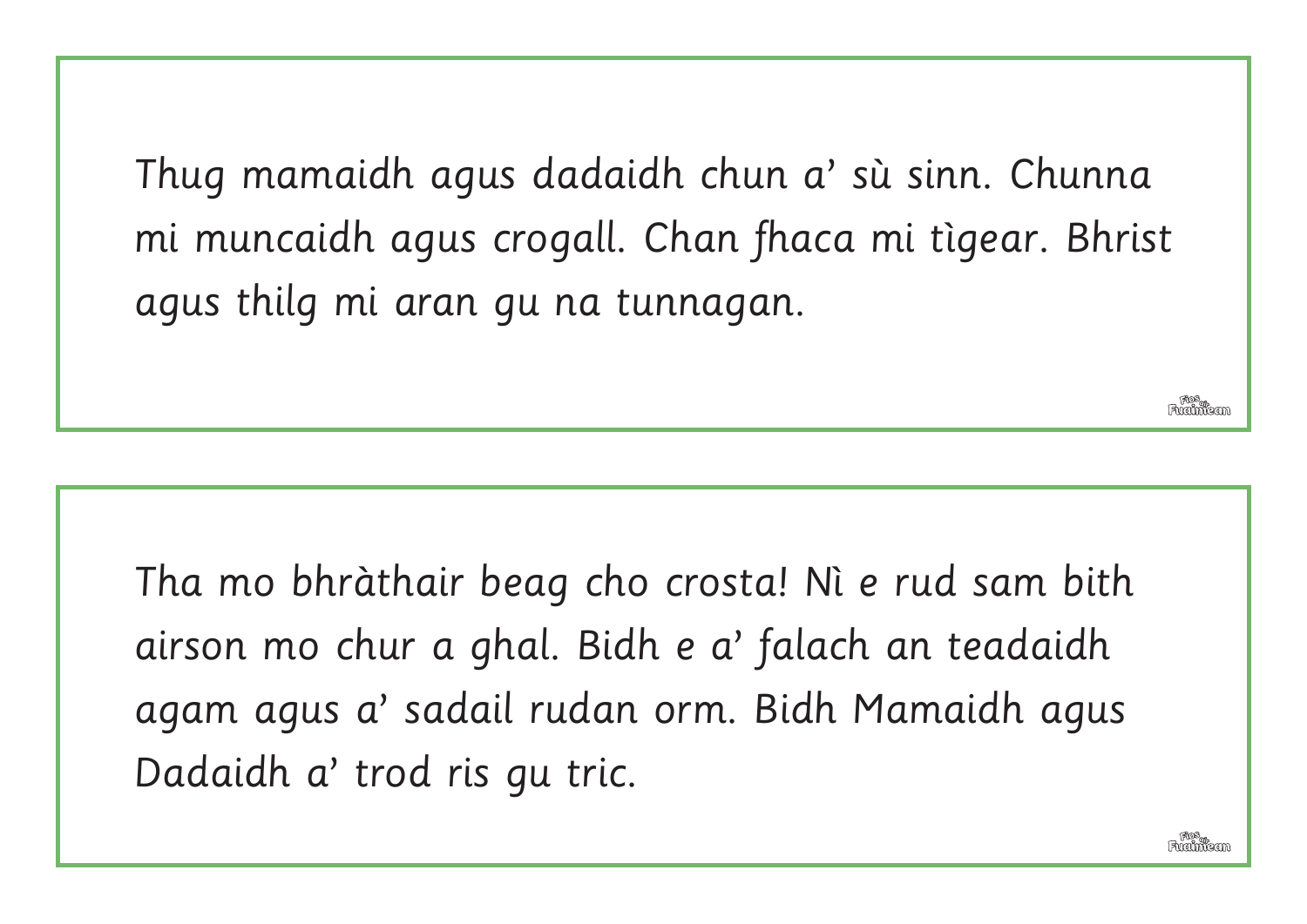Tha mi fadalach, tha mi duilich. Bha dàil air an trèana. Thàinig mi air a' bhus, bus a bha slaodach a' dol tron bhaile a' togail dhaoine.

Choisich mi dhan sgoil. Bha mo chasan agus mo làmhan fuar. Chluich sinn ball-coise anns an talla. Bha mi a' gluasad agus dh'fhàs mi blàth.